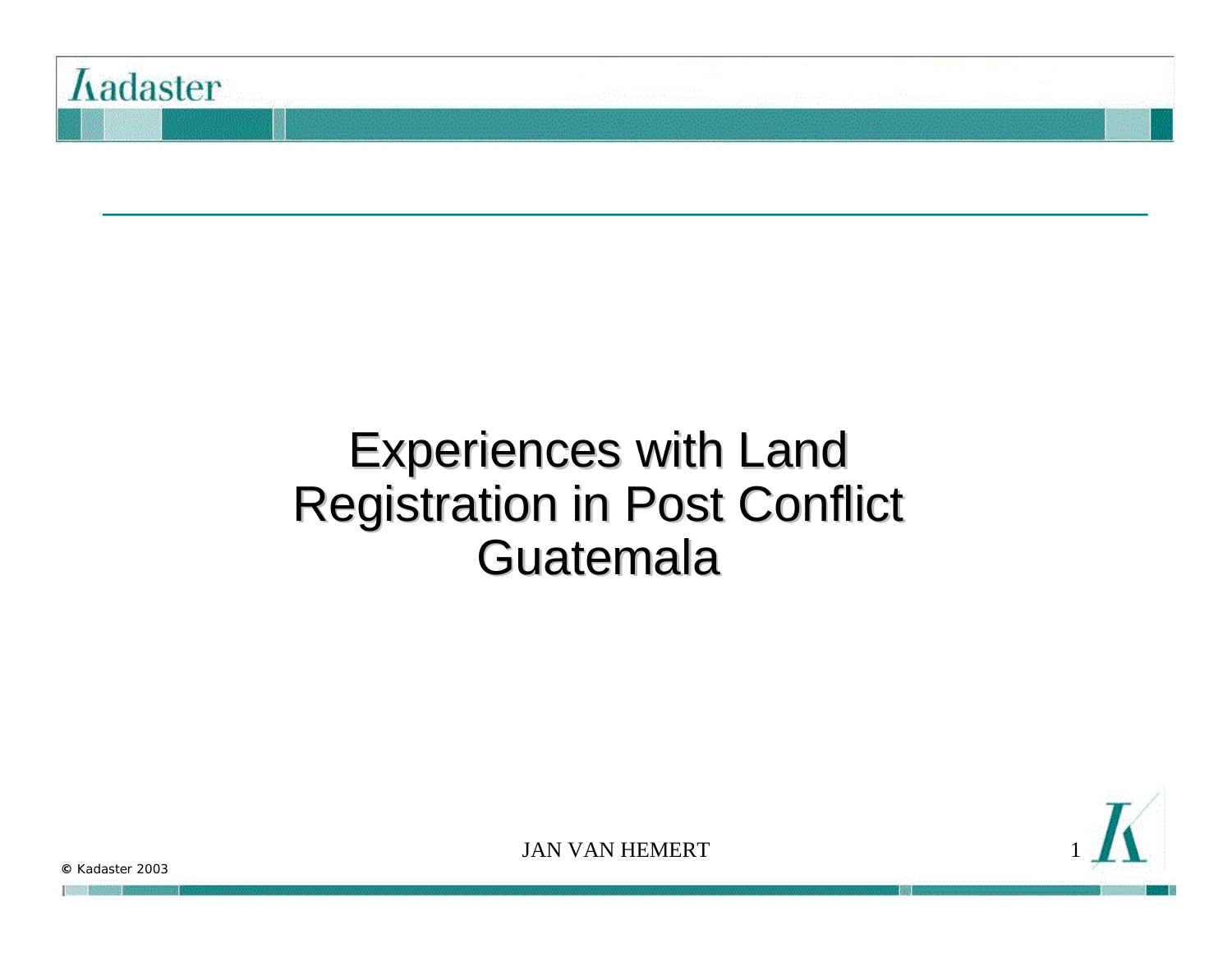

### Facts about Guatemala

- $\Box$  size about 109.000 sq. Km
- $\Box$  bordering Mexico, Belize, Honduras, El Salvador, Pacific, Caribbean Sea. Tropical climate, Many Maya historical/archealogical sites.
- $\Box$  12.3 million inhabitants.
- $\Box$  iniquity society (indian part) illiteracy, poverty, infant mortality, malnutrition, violence high.

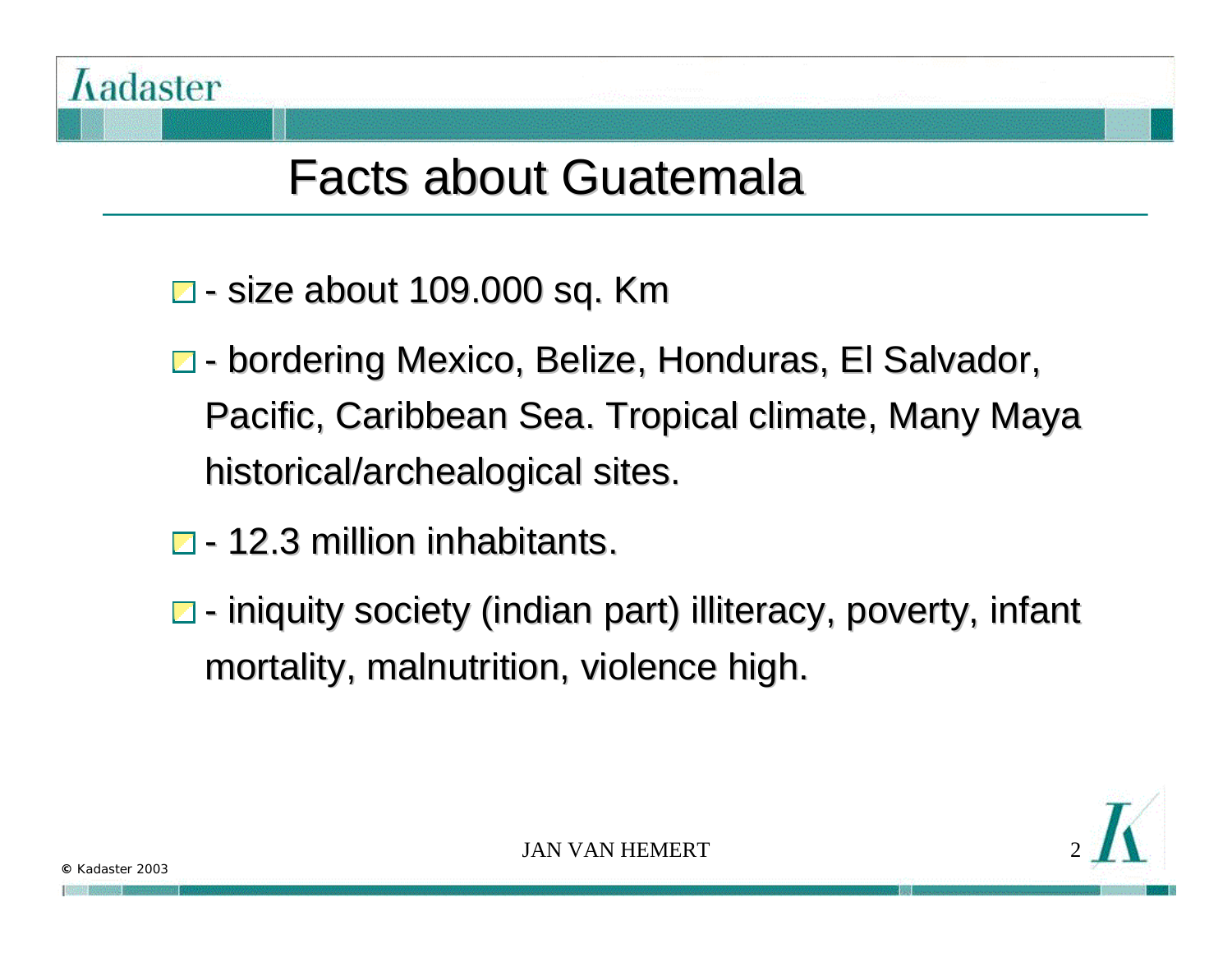#### *<u>Aadaster</u>*

### **Guatemala**



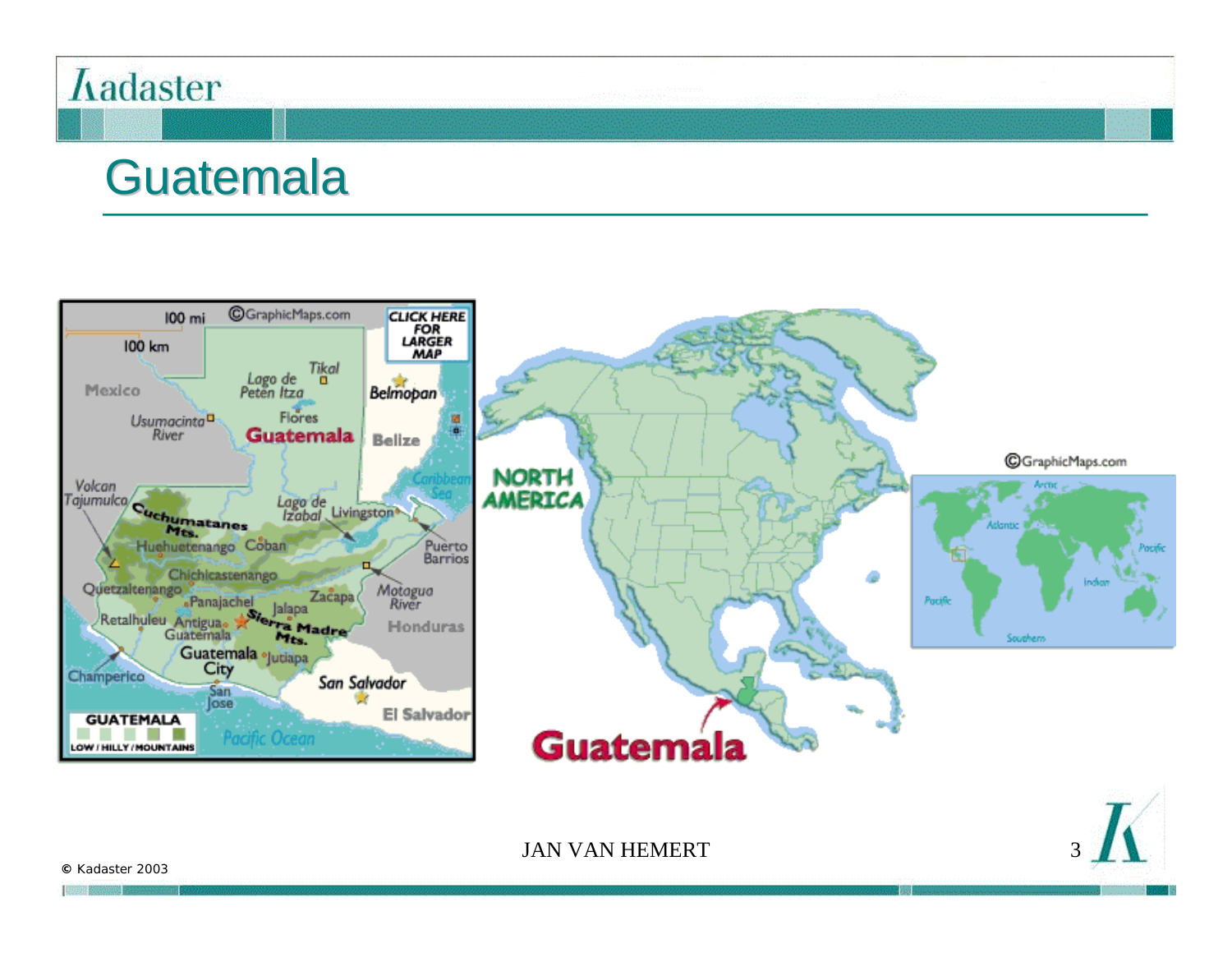## Actual political situation

- $\Box$  Guatemala belongs to group of families from the Agracultural and banking sector.
- new president Oscar Berger. (traditional group) Z
- former president Alfonso Portillo (FRG)  $\blacktriangleleft$
- $\Box$  role of mr. Rios Montt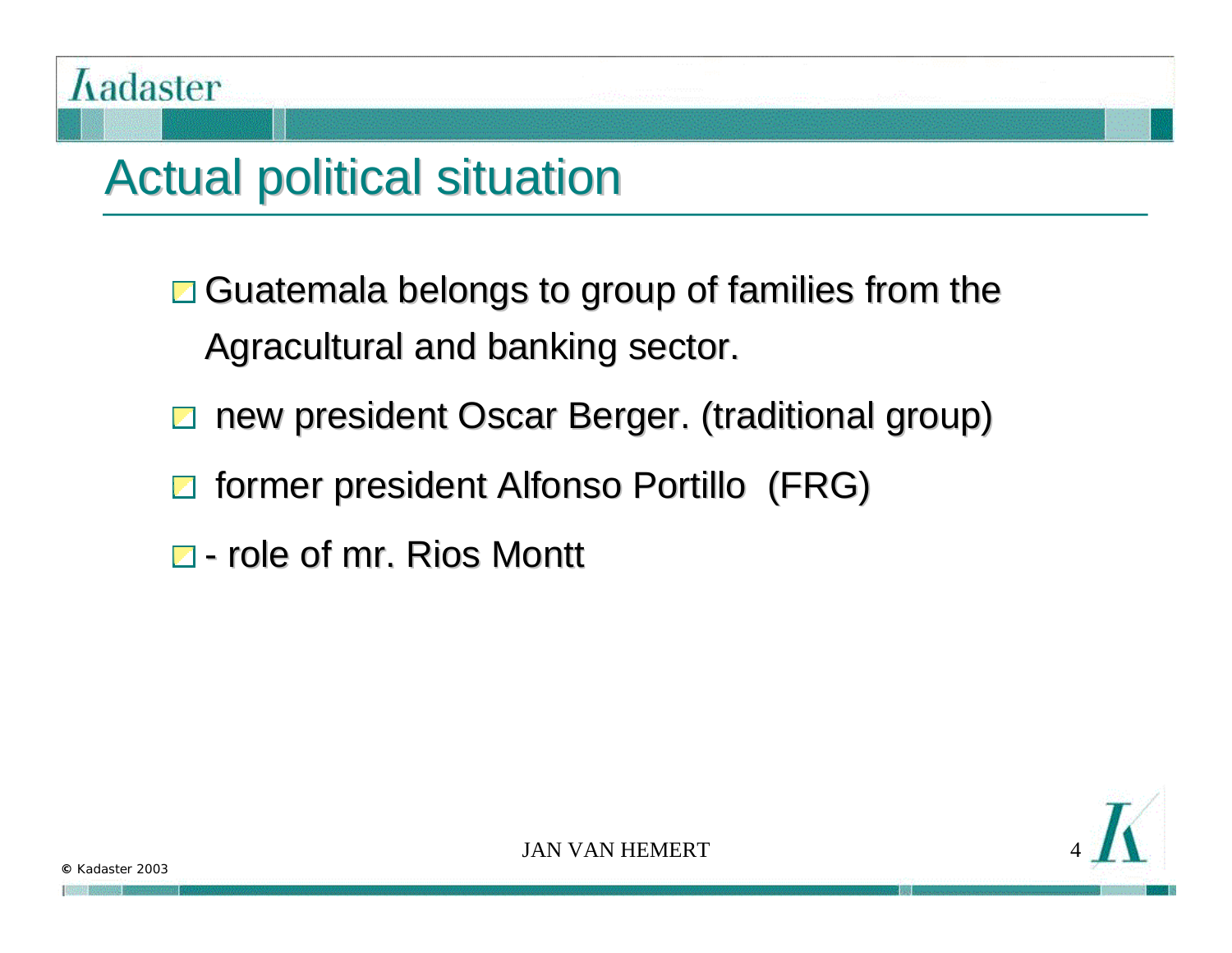## Example in the rural areas.

- **□ Private Property and a neighbouring Indian Village. In** the Quiche region
- **□ Private Property following P.R. 3000 ha, reality 6000 ha**
- $\Box$  Indian Village following P.R. 1400 ha, reality  $<$  140 ha.
- $\Box$  Reasons: different: robbery of the land, the terror of the army/para military groups during many years.
- $\Box$  Implementation of the export system for coffee/sugar/fruits done by the big companies

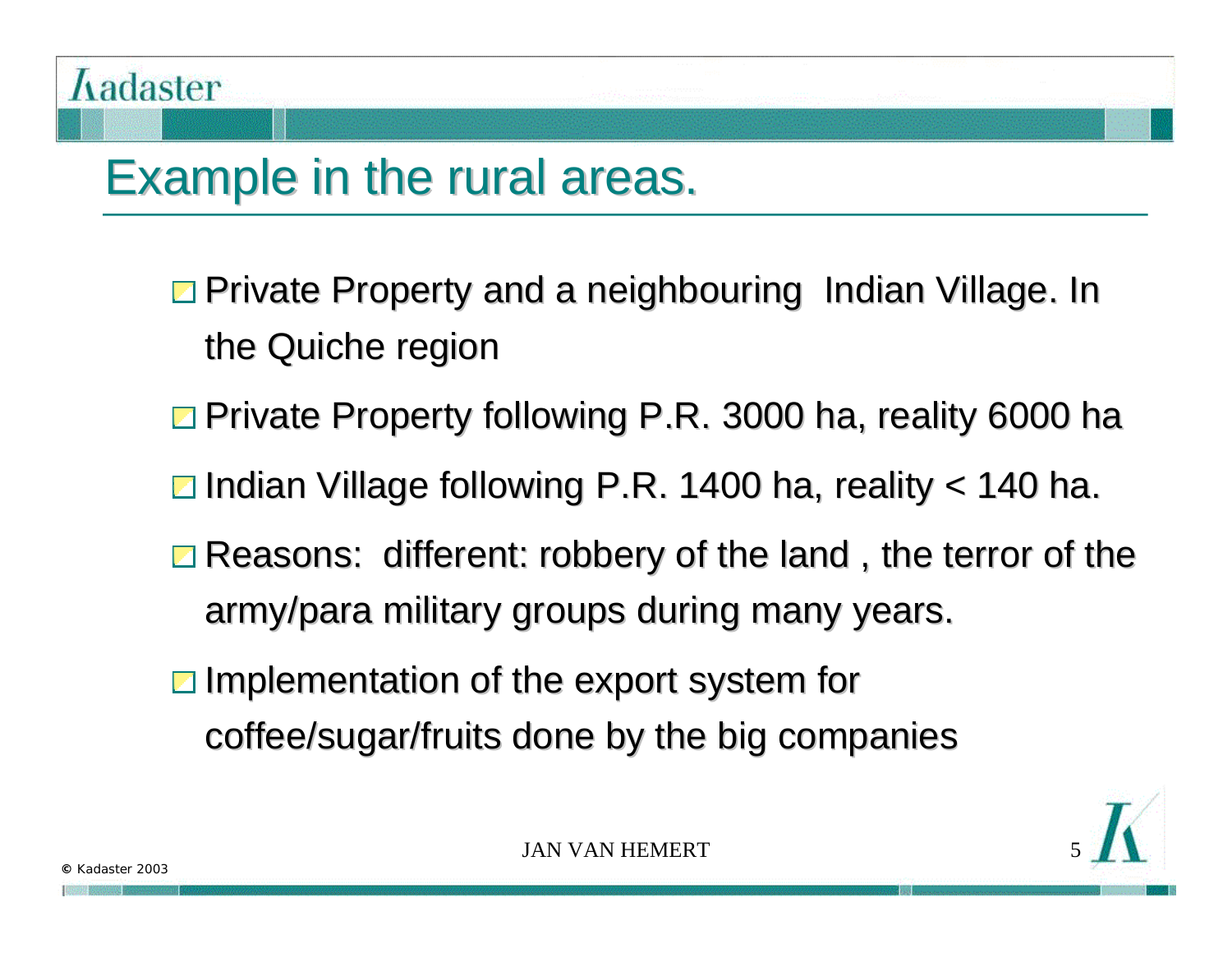# Recent History

- **□** Revolutionary Period of 1944 to 1954
- **□ Code for Labour and Agrarian Reform (Jacobo Ardenz)** Redistribution 0f 20 % of the cultivable land, involved 24 % of the Guatemalan farmers.
- $\Box$  In 1954 the government of Ardenz was tumbled and his changes were reversed.
- **□ New owners were expelled, land came back to old big** landowners

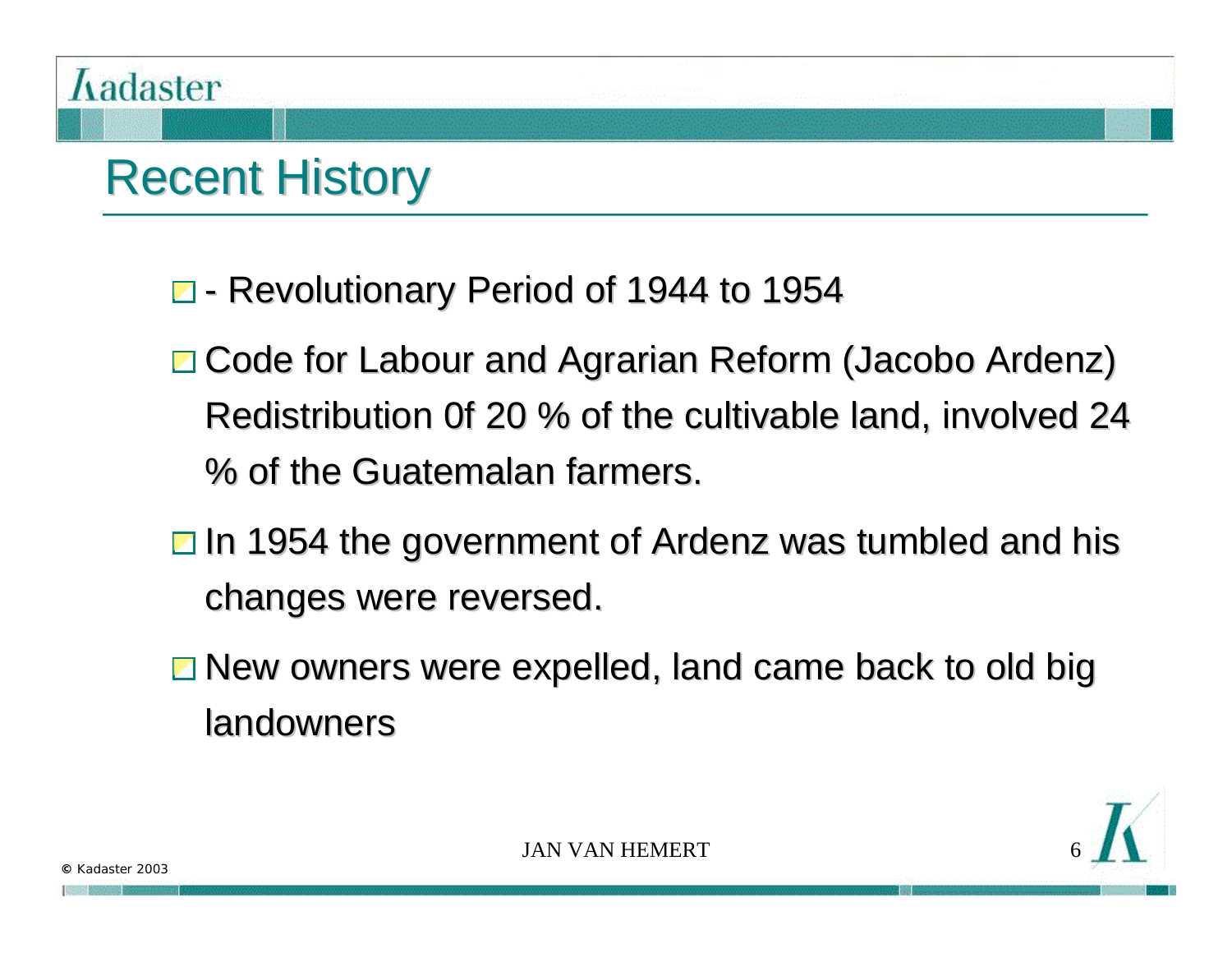# Recent History (2)

- New policy as a Contra Reform, redistribution of state owned land, very little to farmers and more to big owners/members of the army.
- Escalated to internal war, the longest in Latin America. Objective mobilisation of the poor to change on a radical way the country.
- Final result: governmental oppression, 200.000 dead, 1.000.000 refugees,
- 420 villages wiped out.
- Peace agreement in 1996.

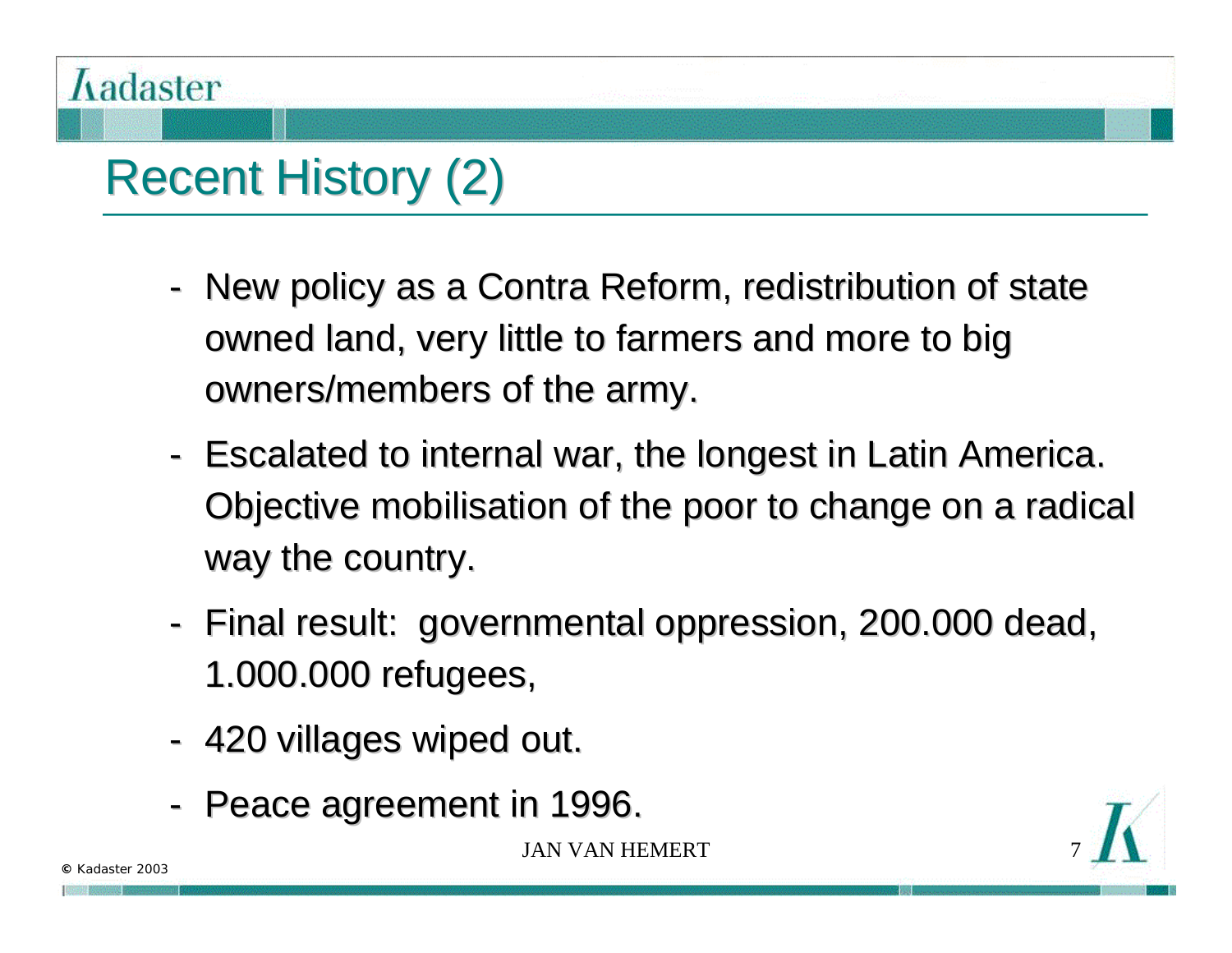## Peace Agreement.

- **□** Respect for and execution of political, cultural, economical and spritual rights of all Guatemalans is the base for a new society that reflects the diversity of the country.
- **□** Socio-economic, agrarian parts underline the importance of land for the peace process.
- **□ Aspects: development of a strategy for the development of access** to land for farmers and indians, policy development for the land market, access to production facilities also for the small new owners

Instruments: strengthening of property rights, landmarket, taxing not used land, legal reform, decentralised education and technical asistance.

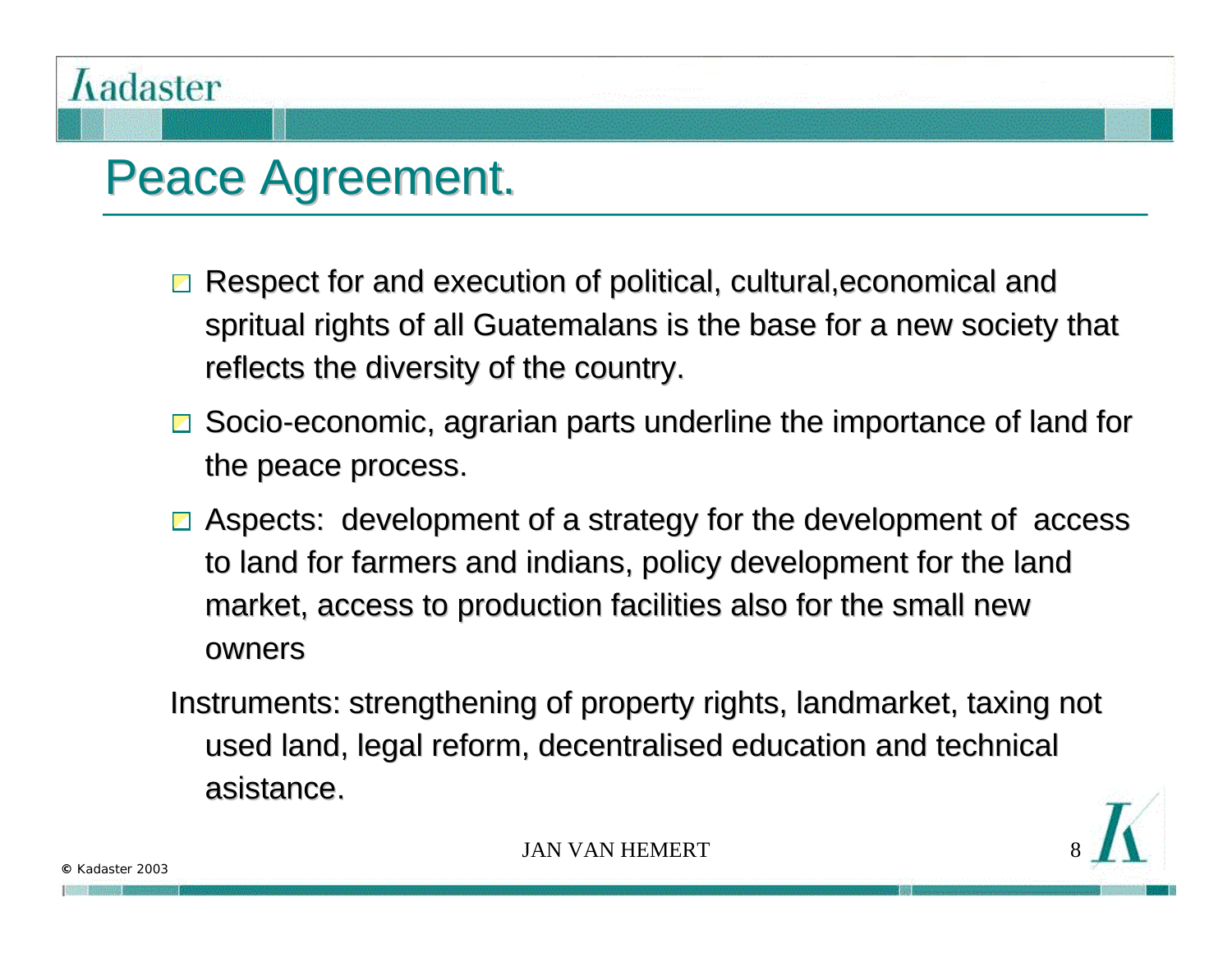

## Peace Agreement (2)

- Fraudulent obtained land has to be returned to the original owners.
- Compensation for the robbed land.
- Portillo last year The big problem in Guatemala is the land, don't take is as an audacity, but in this country there must be an agrarian reform or the problem will not be solved.

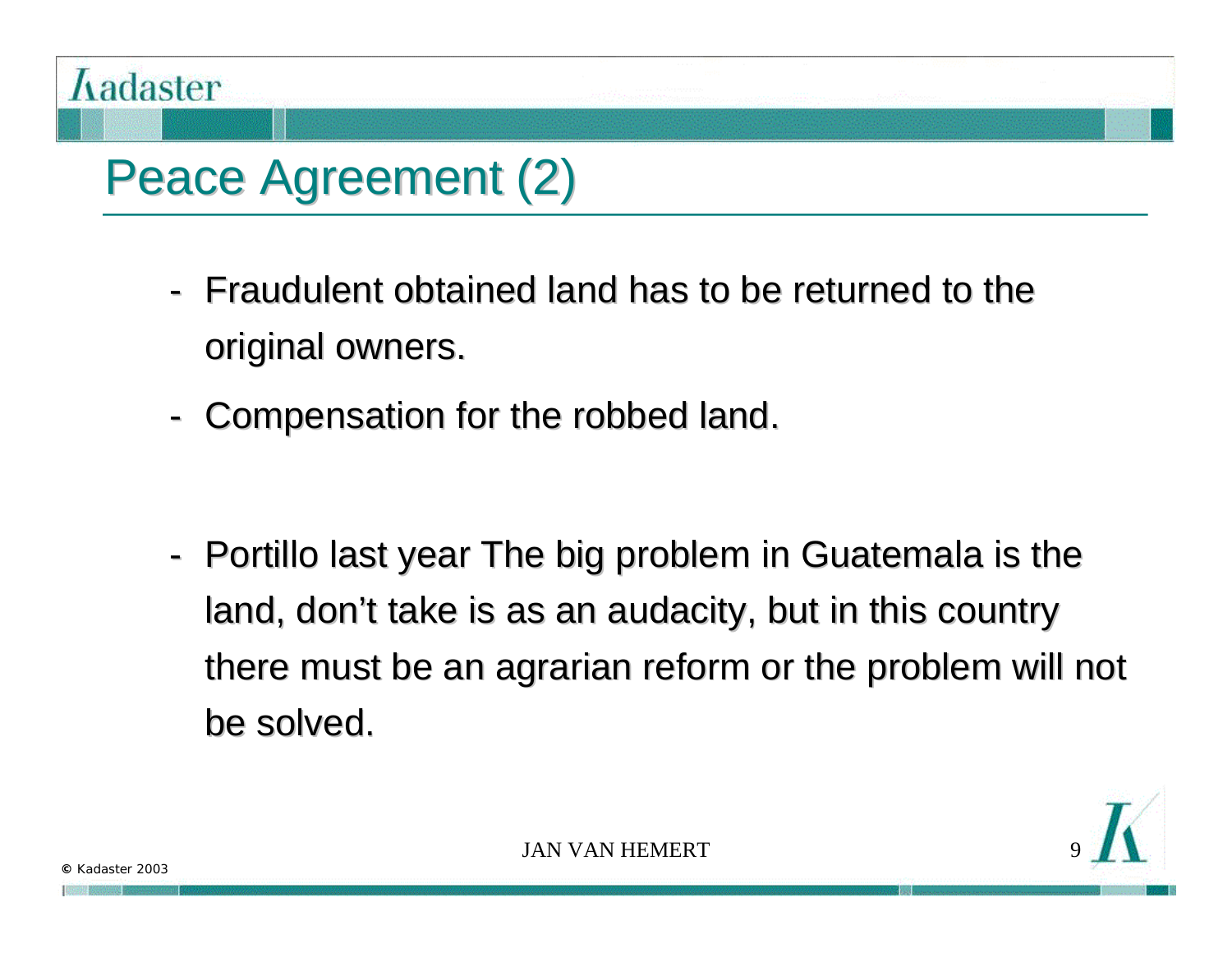### Actual Land Policy in Guatemala, after the Peace Agreements.

- A. Fondo de Tierras.
- Access to land for the poor by Credits
- Technical assistance in developing agrarian production
- Many problems, lack of resources, low level of knowledge in the rural areas, available land is of poor quality
- For the conflictive areas no governmental decisions yet

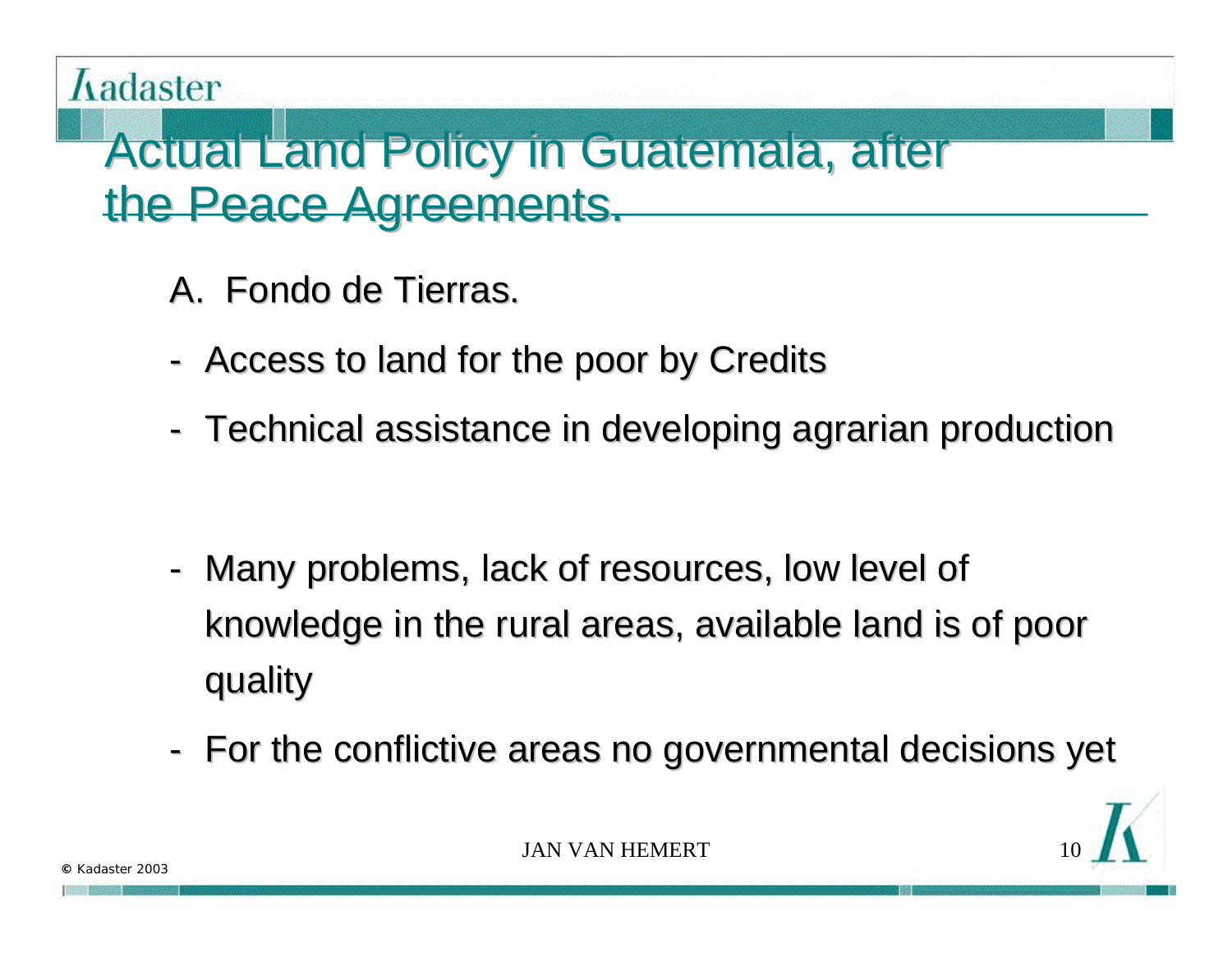

B. Contierra.

Support to conflict solution, legal assistance and mediation.

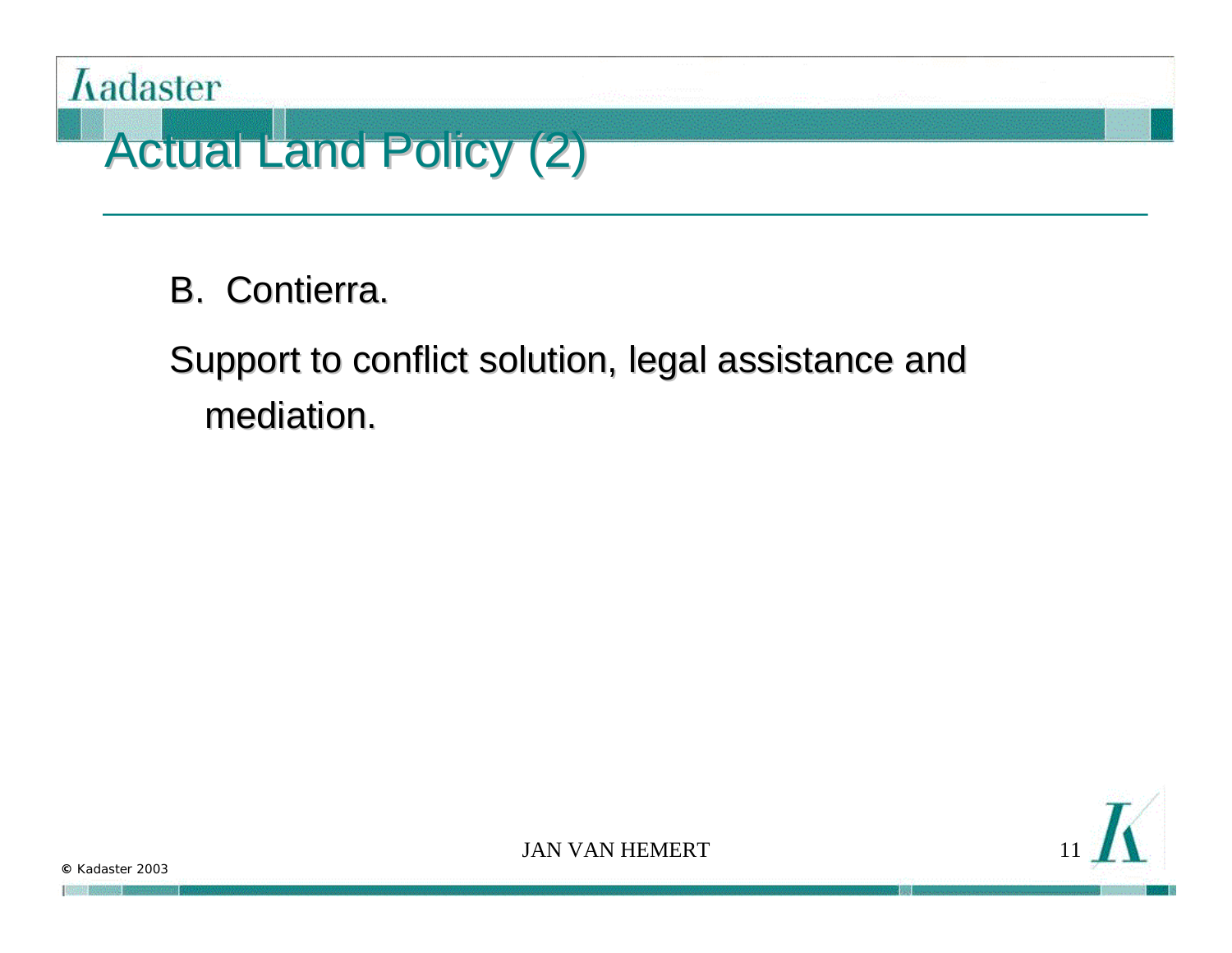# Actual Land Policy (3)

- C. Cadastre
- **□** Establishment of a Cadastral Organization.
- $\Box$  Relation to the P.R.
- $\Box$  Starting cadastration activities, dotted over the country and not in the conflictive areas.
- $\blacksquare$  starting the preparation of legislation
	- *Cadastre law.*
	- *Titling law.*13

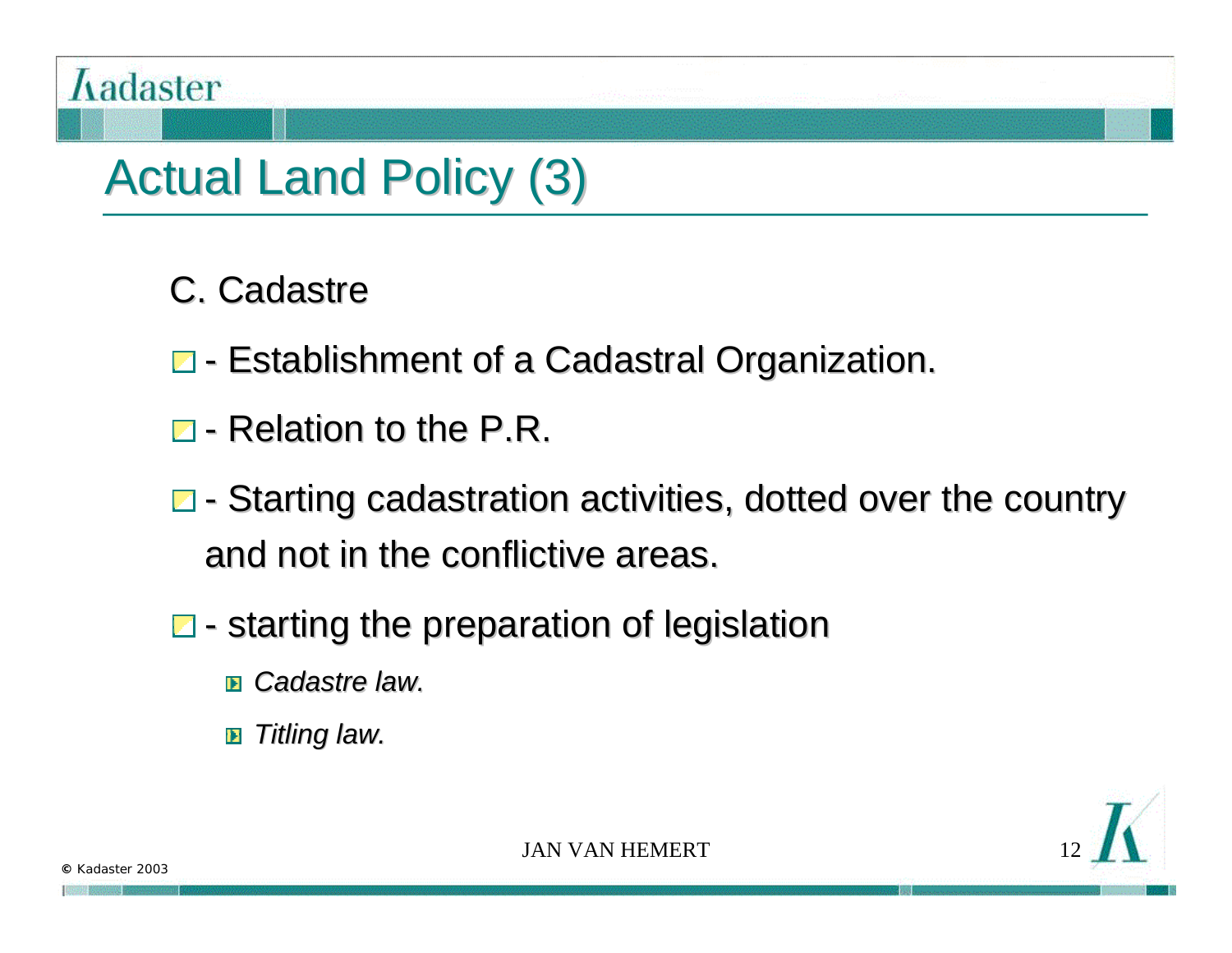# Actual Situation in Guatemala

- $\Box$  Fontierra and Contierra: poor results by limited financial resources, underdevelopment of the target group, bureaucracy, corruption, missing real willingness in the Government.
- **□ Cadastre: no legislation yet, draft cadastre law exists,** for a titling law no progress at all.

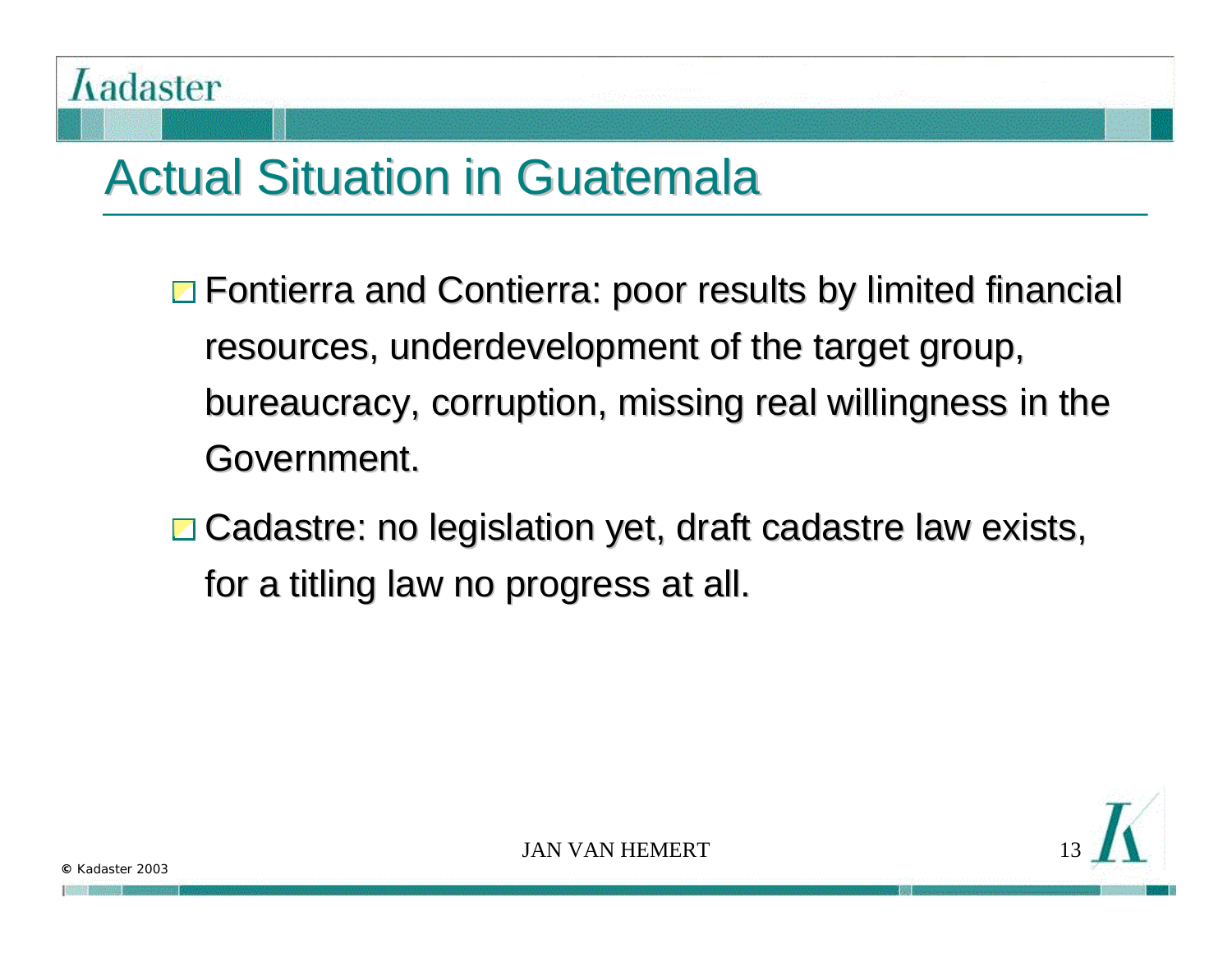

## Actual situation in Guatemala

- $\Box$  Government is dancing aroud the hot milk
- $\Box$  International support.
- $\blacksquare$  pressure from the donors. Germany, Spain, Sweden, Norway, Netherlands, European Union, W.B.
- **□** Bilateral aid stopped.
- **□** Organisational structure is collapsing

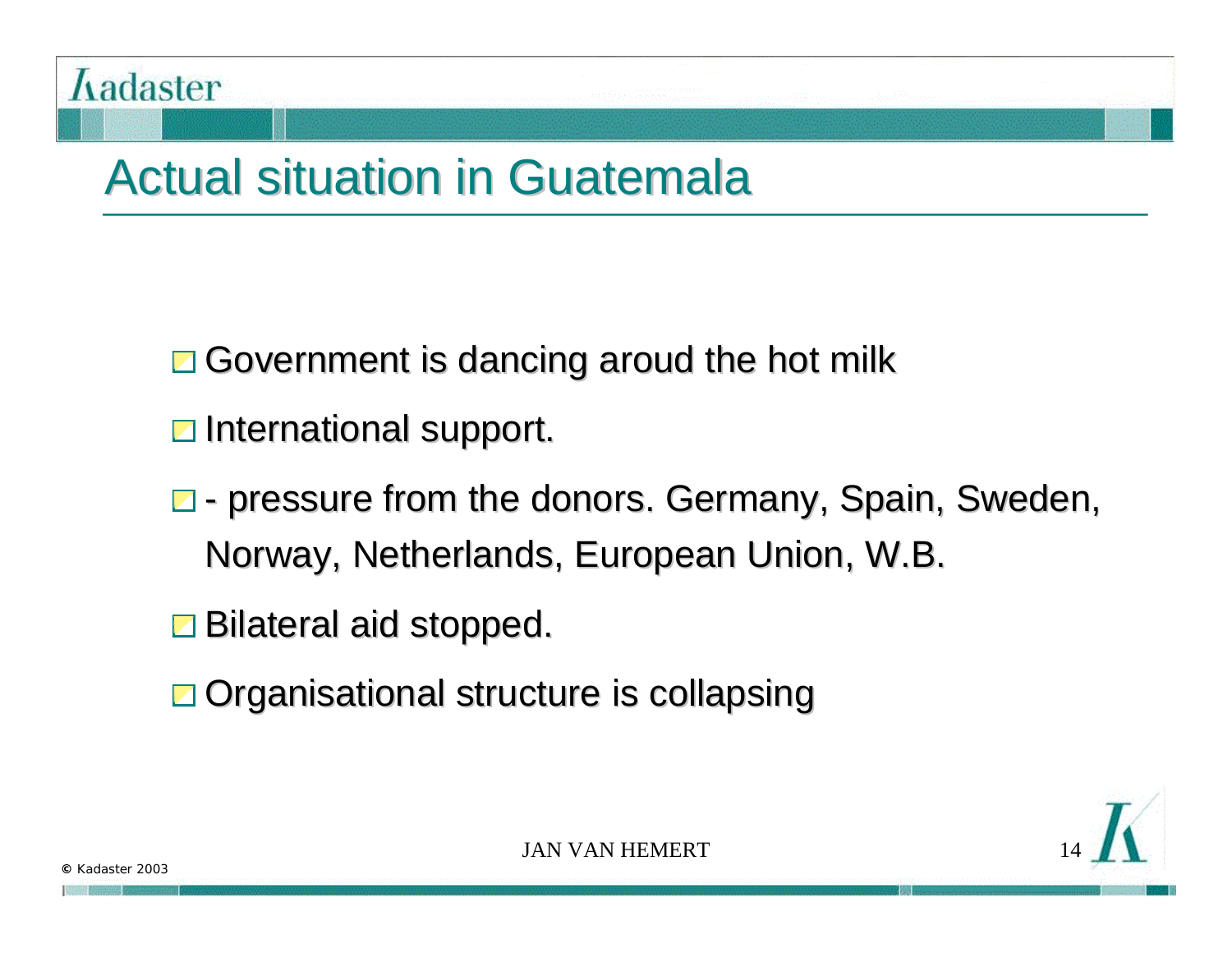#### **Ladaster**

## Dutch results

**□ Project of cadastre in one area** 

**□ Area 500.000 ha, 130.000 parcels.** 

**□ Realised 15.000 parcels, 1500 titles, 100.000** ha, educated about 250 people, costs US \$7.000.000.-